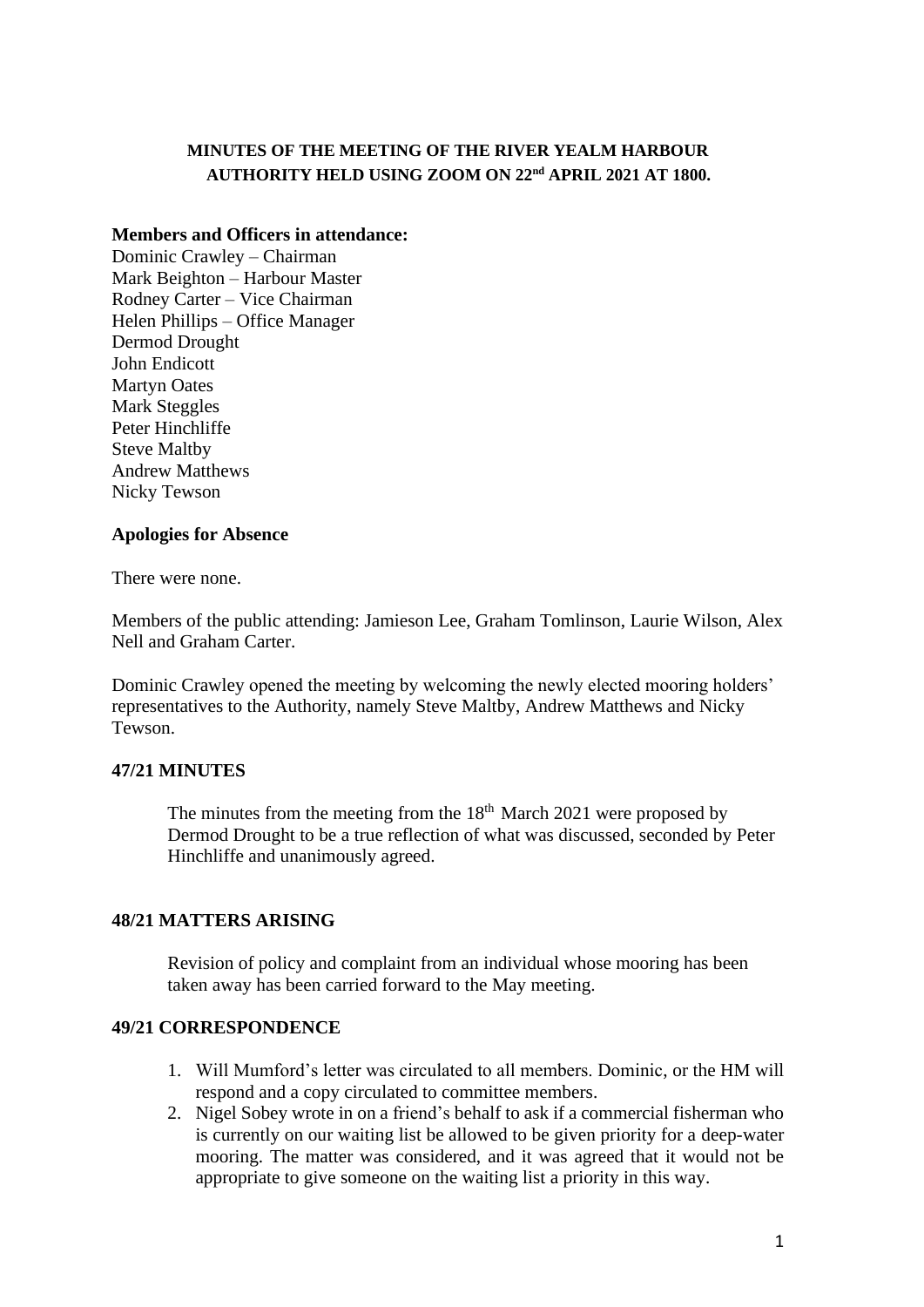3. A paddleboard instructor has written asking permission to carry out lessons on the river. She has supplied insurance documentation and standard operating procedures and the HM is satisfied this covers appropriate areas. It was acknowledged that with the increased popularity in the sport the more instruction being received by inexperienced users the better, so the permission was granted.

## **50/21 FINANCIAL REPORTS**

The OM ran through the figures for the month. The main source of income for March has come from kayaks and paddleboards. A detailed list of the expenditure was made available to the committee members prior to the meeting. The current projected cashflow indicates that cash held in the bank is likely to fall by about £15k by the end of the year. There are a lot of factors that will effect this over the year including the visitor season and the weather.

Action: a committee member asked if the revenue raised from kayaks and paddleboards be accounted for so that it is easily identified. The OM pointed out that this has been done and next month's figures will show it separately not as part of Harbour dues.

# **51/21 HARBOUR MASTER'S REPORT**

- 1. The phone and broadband contracts have now been switched to XLN.
- 2. The 'man-down' alert equipment has now been ordered.
- 3. Jeremy Spring the new deputy HM is in post and is contributing well and learning fast.
- 4. No aggressive behaviour to report this month.
- 5. Two incidences to report of significance this month. A father and two children on a sailing boat had engine trouble and had to be rescued. A note has been added to our website that additional forms of propulsion should be carried, sails or oars as a back up to an engine.

The second incident involved two young children falling from the hammerhead pontoon at Yealm steps into the water. They were both wearing well-fitting buoyancy aids, but a strong flood tide meant the adult with them was unable to get them out of the water. Opportunely the deputy HM and an assistant were close by and able to help with their retrieval.

- 6. Bridgend Lift in took place on a neap tide but all boats were successfully launched.
- 7. Railing's quotation the individual who had quoted has had to withdraw due to time restraints. He has recommended someone else who is in the process of quoting. The committee ruled that this is an urgent case and should proceed provided the HM is satisfied with the quotation.
- 8. A third card reader for payments has been purchased as a backup in the office.

A committee member asked if we could find a way to restrict access to the hammerhead to stop incidents of children falling in in the future. A gate mechanism was suggested, but the drawbacks to such an approach were noted. It was agreed that the issue of hammerhead access would need to be looked into at a future meeting later in the year.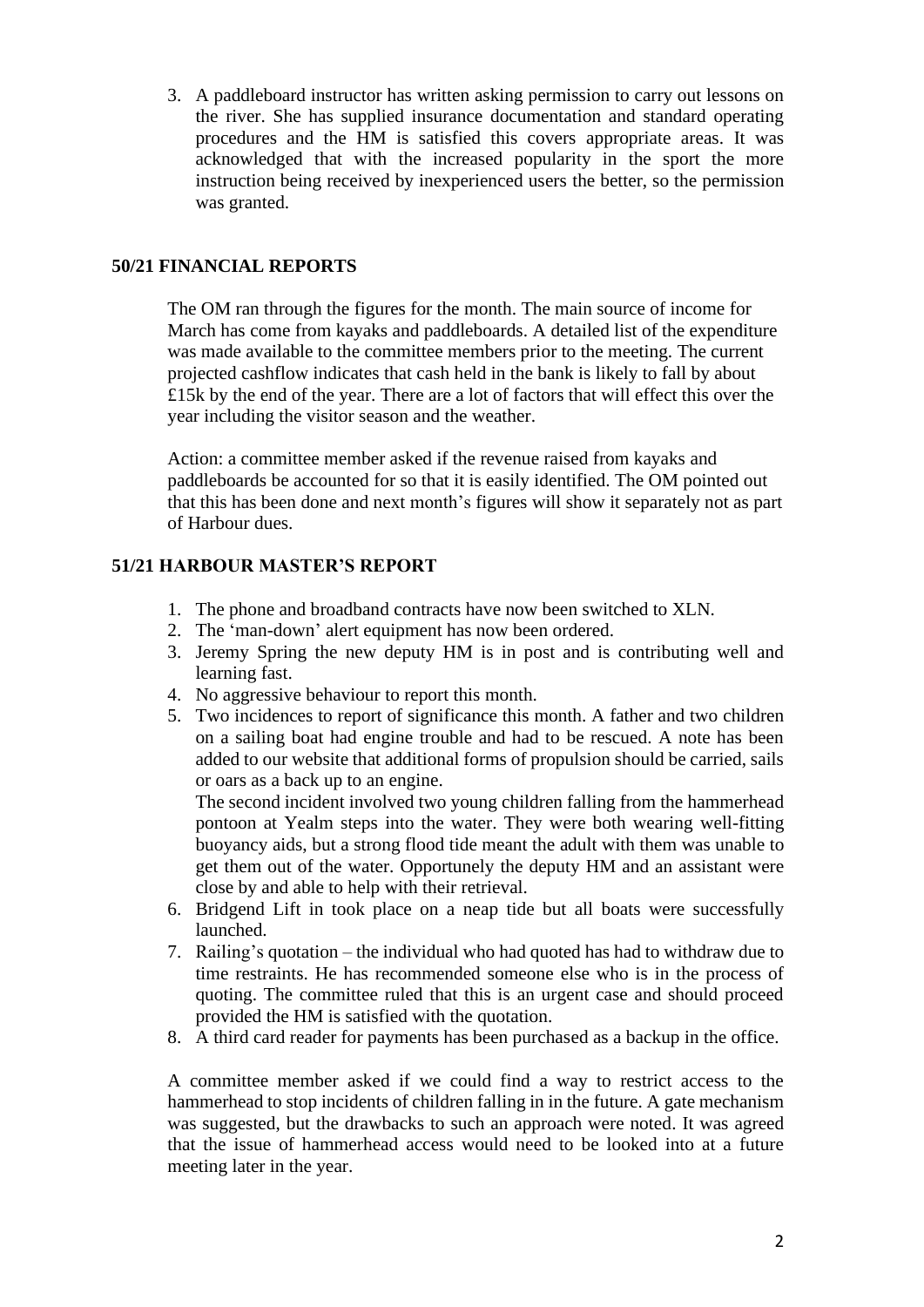## **52/21 MOORING HOLDERS' REPRESENTATIVE ELECTIONS**

The elections were well supported with 91 people voting. One ballot paper was spoiled and was removed from the count. The counting process was observed by an independent individual, Rosemary Watts, and the committee wishes to record their thanks to her for agreeing to provide this independent oversight. The Chairman thanked the office manager for the efficient and well-run process for accessing mooring holder's eligibility to vote as they entered the hall. The results were notified by email to the mooring holders and published in the public notice section of the Western Morning News.

#### **53/21 PARISH COUNCIL LIAISON**

Wembury PC - nothing to report.

Yealmpton PC - nothing to report.

Newton and Noss PC – there is a kayak on the racks on Noss Hard that shouldn't be there. If it is not removed by May it will removed by the parish.

Brixton PC – a letter regarding the new launch charge was received and Martyn Oates replied to it copying in the Harbour Office. The HM then added a few further pointers.

## **54/21 CHAIRMAN'S COMMENTS**

There are a significant number of new members to the Authority and the Chairman let them know that he is available should they have any questions or areas of responsibility that they are not sure about. The Authority seeks to conduct a fair and balanced approach to managing the river and it is important that all members of the Authority speak with one voice and back decisions made. The Authority will continue to review processes and assess areas of risk during the busy summer months and consider revisions to procedures were felt necessary. He asked if someone was prepared to take over the role of verifying the bank accounts and shadowing the OM on financial matters and will revisit this request next month.

#### **59/21 AOB**

Rodney Carter reported back from the River Yealm Management Group meeting. The pollution issue in Wembury Bay has been sourced to misconnections and has been resolved. The shell fishing classification occasionally changes from B to C depending on the prevailing water quality.

Mark Steggles pointed out that Noss Hard was so congested with cars that people are unable to launch boats there. It was pointed out that this is common ground, and an immediate solution couldn't be found.

Non members were asked to leave the meeting while the question over named individuals mooring requirements were discussed.